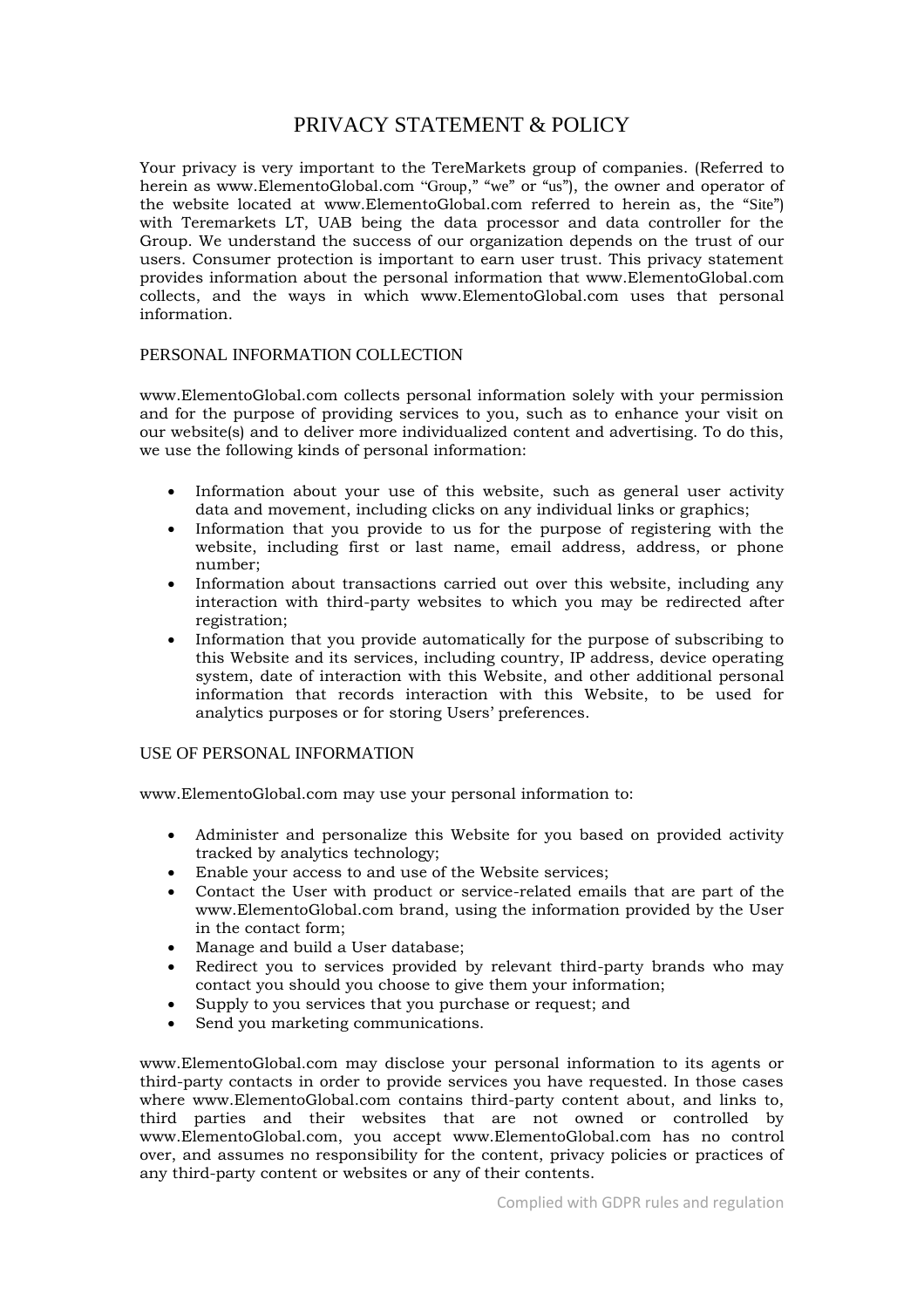# COOKIES AND OTHER TRACKING TECHNOLOGIES

Cookies are identifiers that a website sends to an Internet browser to keep on a computer in order to facilitate a future visit to a site. We and our partners, affiliates, or analytics or service providers use technologies, such as cookies, beacons, tags, and scripts, to analyse trends, administer our website, track users' movements around the website, and to gather demographic information about our user base as a whole. We may receive reports based on the use of these technologies by these companies on an individual as well as aggregated basis.

You can control the use of cookies at the individual browser level. If you reject cookies, you may still use our website, but your ability to use some features or areas of our website may be limited.

As is true of most websites, we gather certain information automatically and store it in files. This information includes Internet protocol (IP) addresses, referring/exit pages; the files viewed on our site (e.g., HTML pages, graphics, etc.), operating system, date/time stamp, and clickstream data. We do link this automatically collected data to other information we collect about our website visitors.

### ADVERTISING

We partner with third party ad-networks to either display advertising on our website or to manage our advertising on other websites. Our ad-network partners use cookies and web beacons to collect non-personal information about your activities on our website, as well as other websites, to provide you targeted advertising based upon your interests.

# DATA SECURITY

www.ElementoGlobal.com will take reasonable technical and organizational precautions to prevent the loss, misuse or alteration of your personal information.

www.ElementoGlobal.com stores all personal information you provide on secure servers. However, though we follow generally accepted standards to protect the personal information submitted to us, both during transmission and once we receive it, no method of transmission over the Internet, or method of electronic storage, is 100% secure. Therefore, we cannot guarantee its absolute security.

# LINKING TO OTHER SITES

Our website includes links to other websites whose privacy policies may differ from ours. If you submit personal information to any of those websites, your information is governed by their privacy policies. We encourage you to carefully read the privacy policy of any website you visit. This privacy policy applies only to information collected by our website.

### CROSS-BORDER DATA TRANSFERS

Information that www.ElementoGlobal.com collects may be stored and process in and transferred between any of the countries in which www.ElementoGlobal.com operates to enable the use of the information in accordance with this privacy policy.

You agree to such cross-border transfers of personal information.